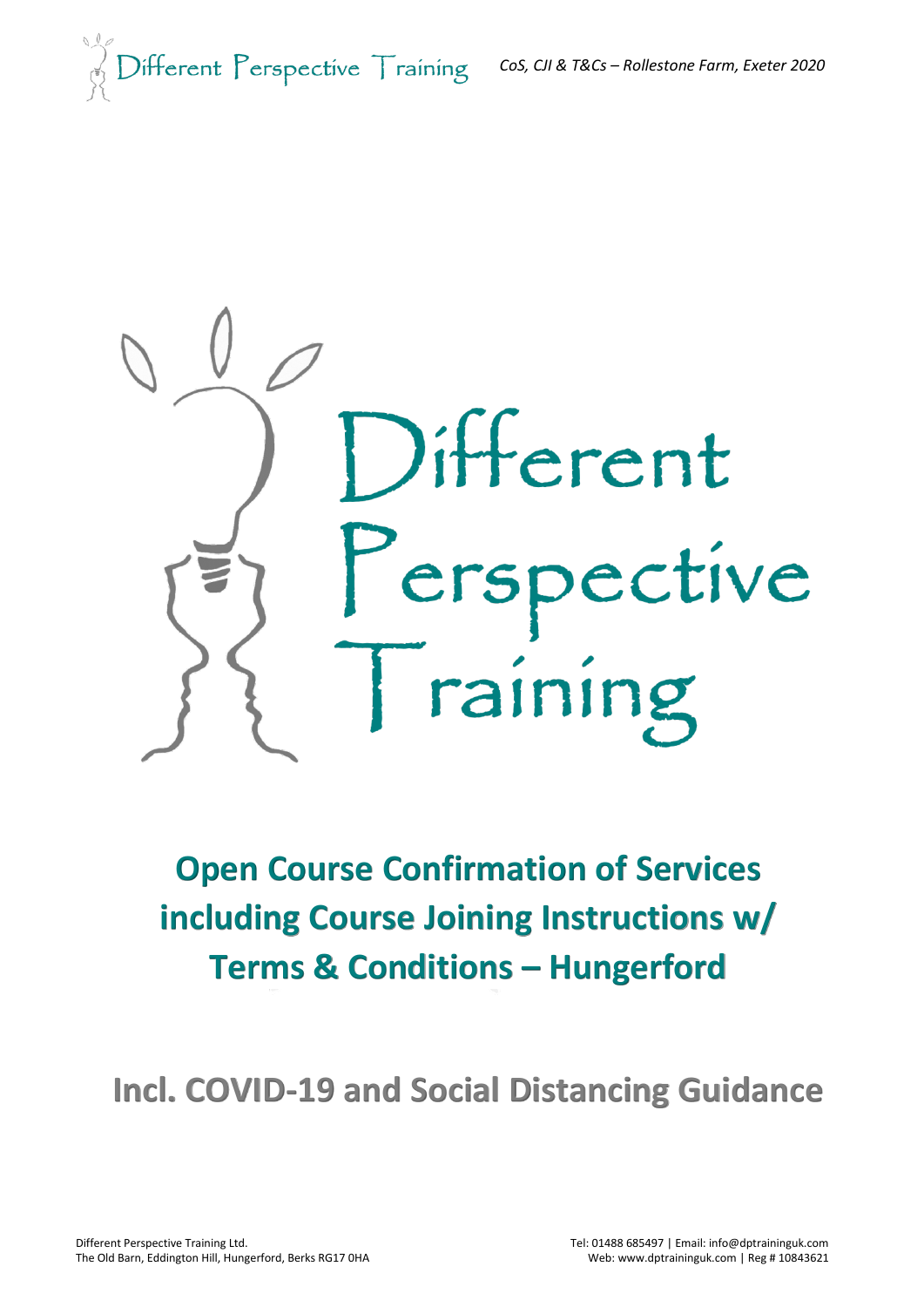## **Different Perspective Training Ltd.**

## **Who are we & what do we do?**

Different Perspective Training Ltd. has been established by our Director and Lead Facilitator, Matthew ILOTT, to bring the latest and most current training and consultancy programmes available in the field of outdoor education, risk management and first aid training. With firm roots in education and training we believe in supporting people in getting outside beyond the workplace through outdoor and risk empowerment.

With over 20 years' educational experience in both classroom based teaching and outdoor education, taking people outdoors to challenge themselves and learn, our company has its roots in developmental pedagogy.

Our flexible training programmes and experiences are always tailored to meet your needs.

## **Training & Consultation**

- **First Aid & Water Safety;** the practical skills needed for school, workplace or those heading outdoors, embedding concepts into actions for better understanding and recall when it really matters
- **Off Site Risk Management & Policy Consultation;** the legalities behind working off-site, turning the complicated hoops into simple steps
- **Outdoor Learning, Resilience & Inclusion;** working with schools delivering programmes to staff and students and providing policy consultation, helping staff and schools achieve the best for, and with, their students through redefining the Essence of Education; Resilience, Performance and Excellence

#### **Outdoor Empowerment Experiences**

- **Head Outdoors Empowerment Days;** fun days for individuals or the whole family spent encouraging uninhibited play and learning in the great outdoors
- Family Adventures; head outdoors with the whole family to experience adventure first-hand, or to just get away!
- **Holiday Camps;** half day holiday camps based on a weekly programme of learning embedded in outdoor play.

## **Confirmation of Services**

Thank you for booking onto a **Different Perspective Training Ltd.** Open Training Course. This Confirmation of Services (CoS) document serves as contractual agreement to the delivery of the training programme listed below by **Different Perspective Training Ltd.** to Open Course Ticket Holder as per the attached Terms and Conditions of Service.

- Training Programme As per Ticket
	-
	-
- Date **Date As per Ticket** 
	- Delegate As per Ticket
		-
	- Number of Delegates As per Ticket
		-
	- Venue Rollestone Farm, Pennsylvania Road, Exeter, EX4 5BJ
		- Cost As per Ticket
- *Please note the receipt of this Confirmation of Services for the provision of training services outlined above along with the Terms and Conditions of Service detailed below. It is taken that the details above are correct as of date of issue. If there is need for any changes from the above, please do let*

*us know.*

*Matthew Ilott – Director and Lead Facilitator, Different Perspective Training Ltd.*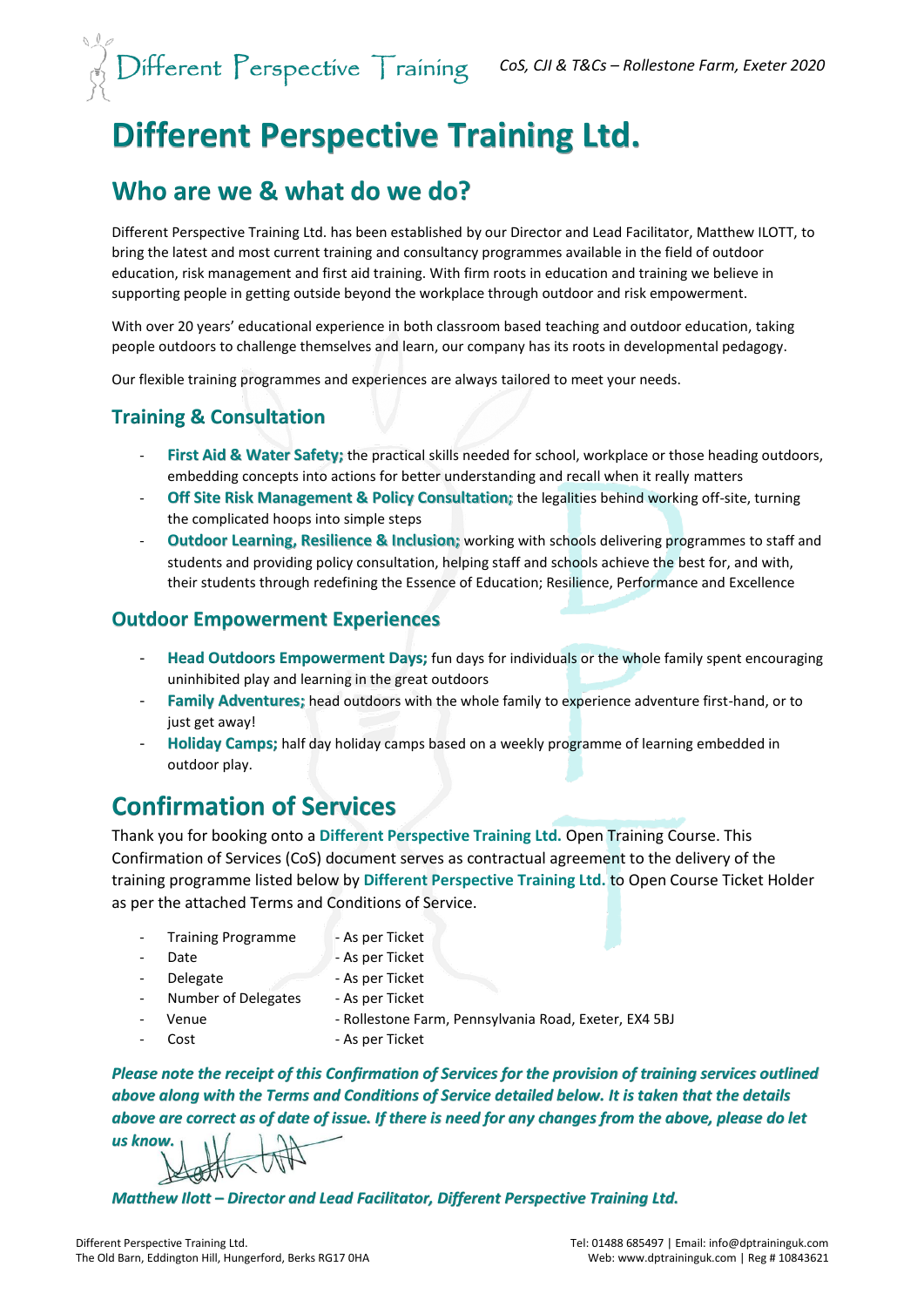## **Course Joining Instructions; Rollestone Farm, Exeter**

Below, you should find all the details you should need in preparation for this course. Needless to say, should you have any questions, please do not hesitate to get in touch.

#### **Address**

Rollestone Farm, Pennsylvania Rd, Exeter EX4 5BJ

#### **Getting There - by car**

Rollestone Farm is situated on the Northern edge of Exeter, just near Exeter University. Located 4.4 miles from Junction 29 of the M5 and a brisk 1.9 mile walk from Exeter St. David's Training Station. This training Venue is perfectly located to cater for easy access from the South West with direct trainlines from London Paddington & London Waterloo.

- From J29 on the M5 Head East following signs towards Exeter A3015.
- At roundabout; turn right (3rd exit, Ambassador Dr) signposted Exeter Business Park.
- At roundabout; go straight (2nd exit, Ambassador Dr) signposted; Pinhoe, Monkerton, University & Exeter City A.F.C.
- At roundabout; go straight (2nd exit, Cumberland Way) signposted; University & Exeter City A.F.C.; Pinhoe & Monkerton
- At roundabout; go straight (2nd exit, Cumberland Way) signposted; Other traffic
- Go straight at Pinhoe Traffic Lights, on to the Pinhoe Road (B3181), following signs for City centre & University
- At Sainsbury's Traffic Lights turn right, onto Pinhoe Road (B3212), following signs for City centre & University
- At Henry's Bar Turn Right up Mount Pleasant Road, signposted; University (Northcott Theatre)
- At the round about take the 3<sup>rd</sup> exit onto the Old Tiverton Road
- Bear left after 20m onto Rosebarn Lane turning left/ straight ahead at end (Give Way Line).
- At T-junction, turn right onto Pennsylvania Road.
- Take first right onto Stoke Valley Road, bearing left onto Hilltop after 20m.
- Follow road round onto Rollestone Farm

#### **Getting There - by train**

Exeter is an easy train direct from London Paddington with taxis usually waiting at the station that will be able to bring you up to the farm.

#### **Food & Refreshments**

Due to COVID-19. We are sorry to be unable to provide tea and coffee or refreshment facilities during this course. There is a fresh water tap on site, but the nearest shop is 15mn into town.

Please do bring lunch for each day of the course.

#### **Clothing & Equipment**

Our courses are outdoor focussed and delivered entirely outdoors. The theory sessions will take place in a covered outdoor area and practical session will happen throughout the day, making use of the onsite field and canal and water meadows nearby. Please come prepared for outdoor based training sessions with warm and waterproof layers and appropriate footwear. All necessary training manuals will be provided but delegates should come prepared with suitable stationery and paper on which to make any notes that they may need during the day.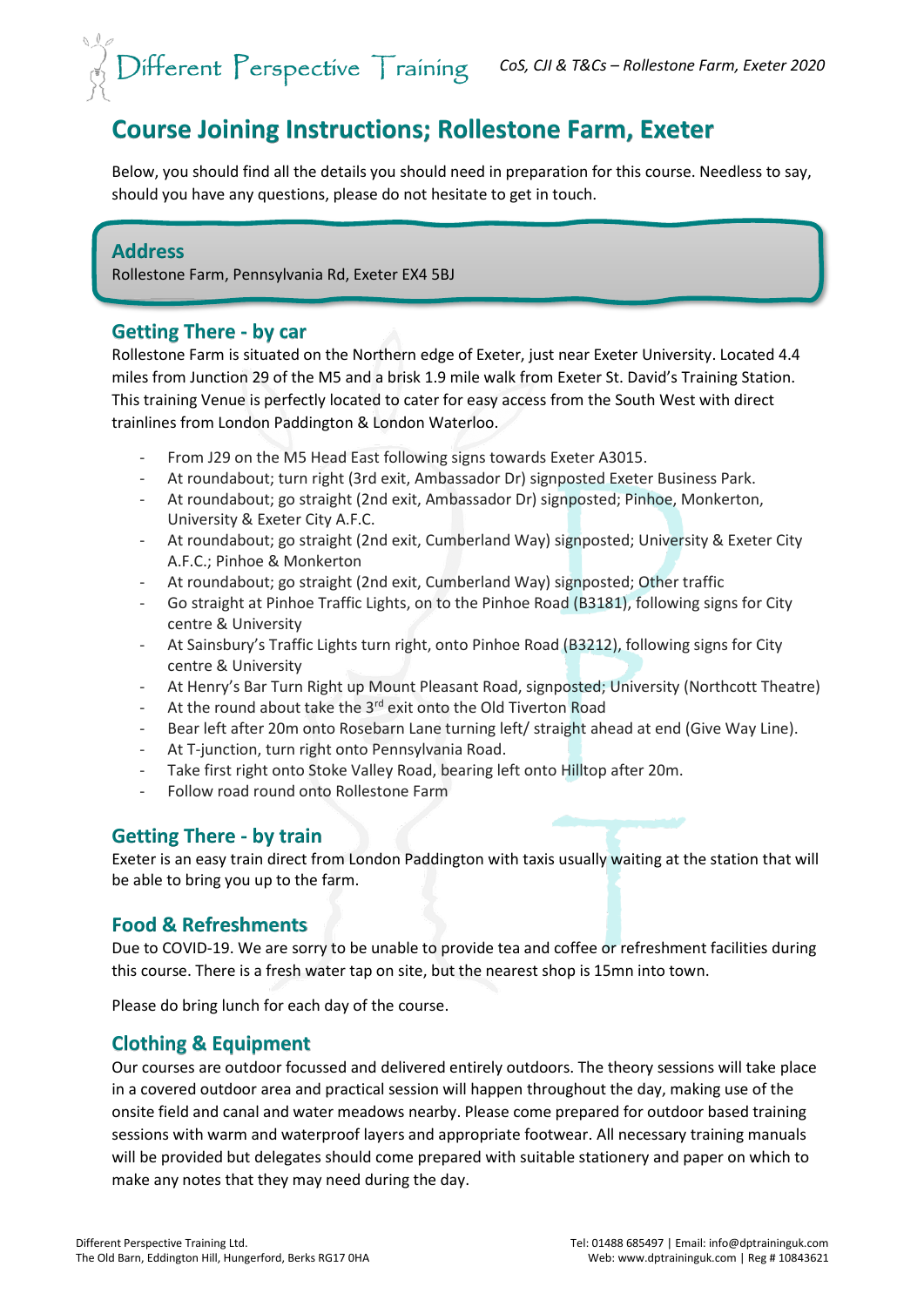# *CoS, CJI & T&Cs – Rollestone Farm, Exeter 2020*

### **Your Health and Safety**

Our courses involve practical elements, whether bending and lifting, active first aid or working outside on rough or uneven terrain. You are therefore reminded of the importance of operating within your abilities and taking care of your health and safety. Please inform us of any medical or other issues that may affect your active participation.

Please can we also remind you that all outdoor activities are potentially hazardous and that you will be obligated to abide by any safety instructions provided on the course. Please speak to your trainer should you have any issues during the course.

#### **COVID-19**

On arrival at the course, you will be screened for COVID-19 symptoms, which are a high temperature/fever, a new continuous cough, and taste/smell loss. We will also check that you are not in a situation where you should be self-isolating (such as a family member exhibiting symptoms, having recently visited a high-risk area, etc.). We will collect personal contact details at the start of the course to allow for notification if someone on the course develops symptoms within 2 weeks of attending the first aid training.

Finally, we will ask you to agree to the control measures in force when participating in training, such as maintaining a safe distance of 2m/6ft from other learners and staff, regular handwashing and sanitising of hands (handwashing facilities and alcohol hand gels and wipes will be available), avoiding touching your face unless you have just washed or sanitised your hands. During any sessions which involve close physical contact you will be asked to wear appropriate PPE.

#### **Assessment**

Assessment of skills and competencies is carried through constant observation and development. Where trainers note areas that require development, they will provide opportunities to refresh, practice and reassess. This method of continuous assessment is used to increase confidence and a solid skills base in all participants, ensuring that delegates leave feeling fully empowered, able and willing to use the skills learned to deal with situations that arise wherever they may be.

Throughout these assessed coursed delegates will be expected to engage with this process of practical assessment. If you have concerns regarding practical assessment and would like a copy of the assessment criteria, please do get in touch.

#### **Site & Facilities (including camping)**

Rollestone Farm has toilet facilities onsite, with plenty of camping space available, please prearrange this.

If camping please note;

- This can only be done when prearranged; please contact  $info@dptraininguk.com$
- Delegates are asked to pack their tent away during the day to avoid obstructing the course
- If delegates are wishing to arrive the night before the course, the facilities will only be opened and accessible from 0800 on the morning of the course.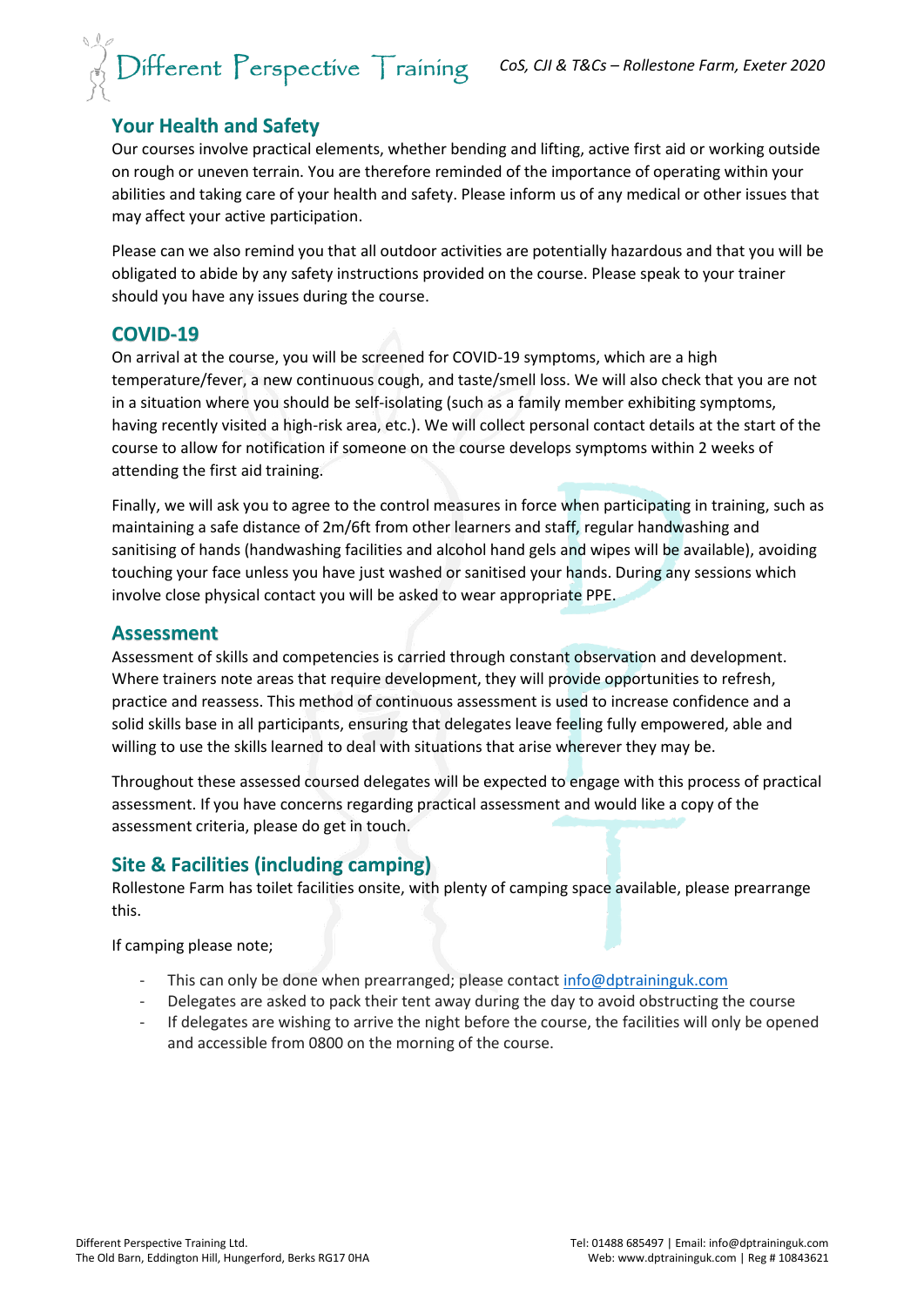# *CoS, CJI & T&Cs – Rollestone Farm, Exeter 2020*

## **Terms and Conditions of Service**

#### **1. Interpretation**

- 1.1. "Services" Services provided, including Training Programmes, Experiences and Consultation, detailed in Schedule 1 Part 1, for individuals, organisations, corporate groups and educational establishments.
- 1.2. "Client" The Individual, Organisation, Corporate Group or Educational Establishment doing business with the Company and acting on behalf of the Delegates and whose details are given in Schedule 1 Part 2
- 1.3. "DPT" **Different Perspective Training Ltd.** (Registered # 10843621) of Registered Office; The Old Barn, Eddington Hill, Hungerford, Berkshire, RG17 0HA
- 1.4. "Conditions" The terms and conditions set out in this document including the Schedule
- 1.5. "Delegates" The participants listed in Schedule 2 Part 2 that are engaged in the services detailed in Schedule 1 Part 1

## **2. Application of terms and conditions**

- 2.1. The Conditions will come into existence as soon as the Company issue a *Confirmation Invoice* and shall continue until the Services have concluded but such expiry shall not affect accrued rights and liabilities of the parties and shall not affect any continuing obligations of the parties under these Conditions.
- 2.2. Any application by a Client to take part in the Services provided by DPT shall be accepted entirely at the discretion of DPT and if so accepted will only be accepted upon these Conditions.
- 2.3. No modification of the Conditions shall be binding on DPT unless in writing and signed by a director of DPT.
- 2.4. The Client acknowledges that there are no representations outside the Conditions, which have induced it to enter into this contract with DPT.
- 2.5. Any typographical, clerical or other error or omission in any sales literature, quotation, price list, acceptance of offer, invoice or other document or information issued by DPT shall be subject to correction without any liability on the part of DPT.

#### **3. Course Standards**

3.1. All DPT Services are delivered to United Kingdom standards unless agreed otherwise in writing on the Proposal and Confirmation of Services. It is the responsibility of the Client to ensure that the Services are suitable for their purposes and the purposes of the Delegates, for the jurisdiction in which the skills and knowledge learned through the provision of these Services will be utilised.

#### **4. Health and Safety**

- 4.1. All DPT Services involve practical elements, whether bending and lifting, active first aid or working outside on rough or uneven terrain. Delegates are responsible for operating within their abilities and taking care of their health and safety. It is the Delegates responsibility to inform the DPT trainer of any medical or other issues that may affect their active participation and therefore require special consideration.
- 4.2. Clients and Delegates are to be aware that all outdoor activities are potentially hazardous and that they will be obligated to abide by any safety instructions provided as part of the delivery of DPT Services. It is the Delegates responsibility to inform the DPT Trainer should any issues arise during the delivery of DPT Services.

#### **5. Assessment**

- 5.1. Assessment of skills and competencies is carried through constant observation and development. Where DPT Trainers note areas that require development, they will provide opportunities to refresh, practice and reassess. This method of continuous assessment is used to increase confidence and a solid skills base throughout the delivery of all Services. This ensuring that Delegates leave feeling fully empowered, able and willing to use the skills learned to deal with situations that arise wherever they may be.
- 5.2. Throughout these assessed courses Delegates will be expected to engage with this process of practical assessment. Should Delegates have concerns regarding practical assessment and would like a copy of the assessment criteria, one can be provided in advance of the commencement of Services.

#### **6. Costs and Payment**

- 6.1. Quotations are valid for 30 days from date of the quotation, typically provided by DPT in the form of a formal Proposal. The cost for Services must be paid as per the payment terms set out in Schedule 1 Part 4.
- 6.2. Payment by the Client for the Services shall be made as set out in Schedule 1 Part 4.
- 6.3. The total cost of the Services as detailed in Schedule 1 Part 1 shall cover all aspects of the Services provided by DPT including the cost of administration, documentation, use of equipment, aide-memoires, use of training materials during the provision of these Services and issue of certification except those specifically excluded in Schedule 1 Part 3
- 6.4. Service fees at a DPT venue will include light refreshments, however DPT is not responsible for the following and are excluded in every case:
	- Cost of transporting Delegates to and from the venue (unless otherwise stated).
	- Cost of transporting Delegates to and from arranged accommodation and the venue (unless otherwise stated).
	- Cost of providing In-house facilities.

#### **7. Changes to bookings**

- 7.1. DPT will always endeavour to avoid having to change the provision of any Services but DPT reserves the right to alter or omit or make changes for any reason which DPT in its absolute discretion shall consider to be just and reasonable.
- 7.2. DPT reserves the right to postpone or cancel any Service for any reason without any liability to the Client including any consequential losses. Cancellation by DPT of part of the Services shall not entitle the Client to cancel any other part of the Services. If cancellation by DPT becomes necessary, as much notice as possible will be given and the following concessions offered:
	- A full refund, if the Services have not yet commenced
	- A proportionate refund, if the Services have commenced but are not yet complete
	- An alternative date to commence or complete the Services as appropriate to the circumstances
- 7.3. Should the Client request a postponement of Services, in writing, to a new date with appropriate notice (no less than 21 days), payment of invoice will be due in accordance to dates and terms on original Confirmation Invoice. The Client will be liable for any costs incurred by DPT due to this postponement. This costs include but not limited to any venue, accommodation, transport, flights,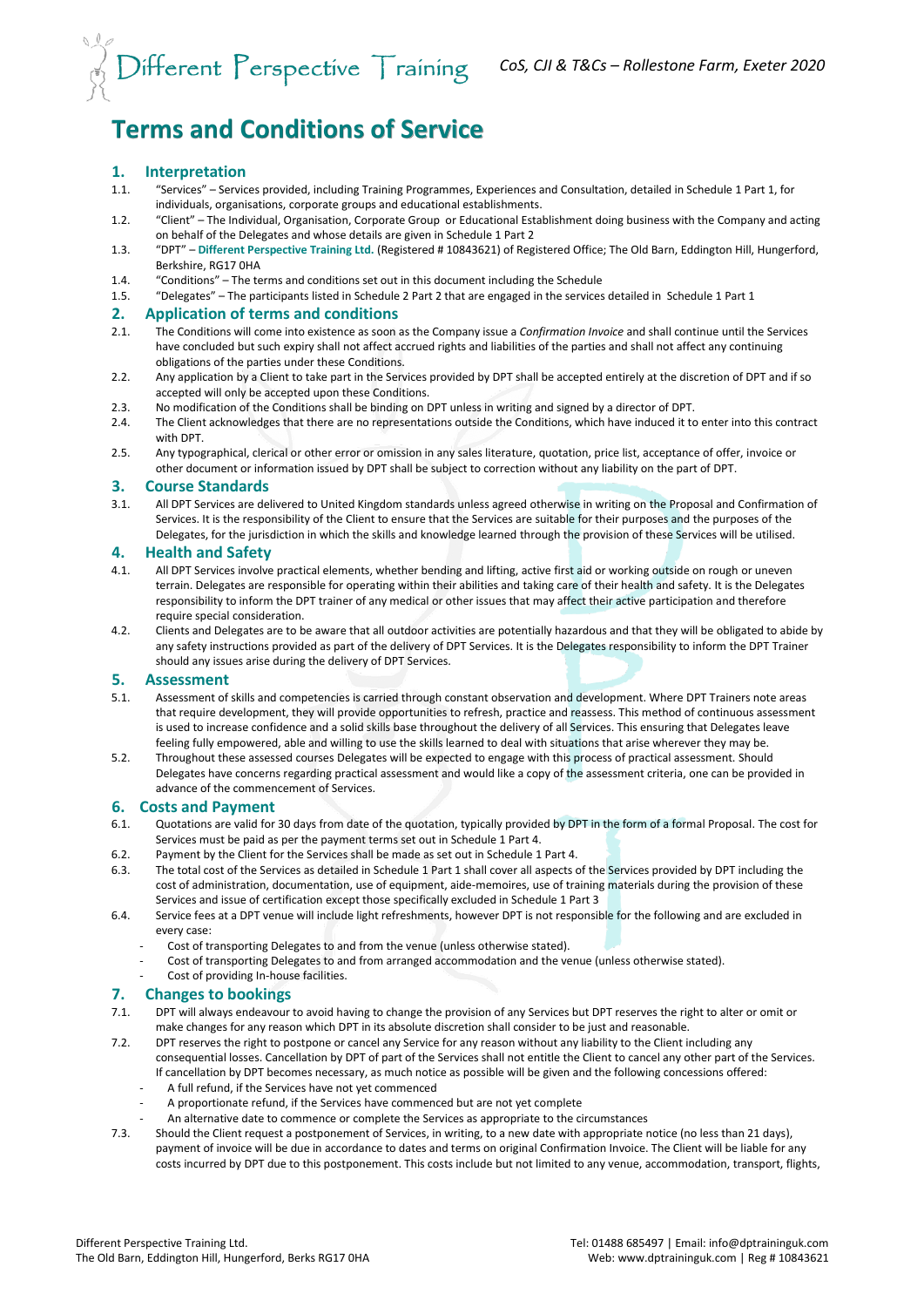visas, subcontractor costs associated with the contract, in which case the client will be responsible for payment of those costs and agrees to indemnify DPT against any such costs

- 7.4. Any further cancellation or postponement to these Services as requested by the Client will be considered by DPT as a wholly new contract and the Client would be subject to a 100% Cancellation fee, irrespective of the amount of prior notice given.
- 7.5. The Client will be responsible for any costs incurred by DPT due to alterations in Delegate numbers by the Client.
- 7.6. In the unlikely event of political unrest, hostilities or other occurrence beyond the control of DPT in an area to be visited, advice will be taken by DPT from The Foreign Office on the advisability to travel.

#### **8. Cancellation charges**

8.1. Upon cancellation of Services the Client may still be liable for payment of these Services, either in part or in full, as outlined in Schedule 1 Part 5.

#### **9. Delayed Payment or Payment Default**

- 9.1. Where the Client falls outside the definition of "small business" under the Late Payment of Commercial Debts (Interest) Act ("the Act"), LS shall be entitled to charge the Client interest on the amount unpaid at the statutory rate provided by the Act and in other cases charge the Client interest (before as well as after judgment) on the amount unpaid at the rate of 4% over the base rate of Barclays Bank PLC from time to time and shall accrue on a daily basis.
- 9.2. Time of payment shall be of the essence of the contract and the failure of the Client to pay any part of any invoice in due time shall entitle DPT to cancel the Services and to recover damages for breach of contract by the Client. Such damages shall include, without limitation, any bank charges or other costs or expenses incurred directly or indirectly in connection with the Client's failure to pay on the due date as well as any consequential costs incurred by DPT including but not limited to flights, other transport arrangements, accommodation and equipment costs. DPT shall have authority to re-allocate the Course without prejudice to any of its other remedies.
- 9.3. The Client waives all and any future claims and rights of set off against any payment due by the Client under these Conditions and agrees to pay any amounts due regardless of any equity, set off or cross-claim on the part of the Client against DPT.
- 9.4. The rights of DPT under this Clause 5 are cumulative and not alternative and any waiver by DPT of any of its rights shall be without prejudice to any other rights hereunder.

#### **10. Failure to Attend**

- 10.1. Notwithstanding the provision of Clause 3, and Delegate that fails to attend any Service provision or any part of any Service provision on which a place has been reserved, fees in respect of that Delegate will be payable in full.
- 10.2. If the Services on which a place has been reserved for a Delegate has not yet commenced, a substitute Delegate may be nominated for the duration of the Services.
- 10.3. If the Services on which a place has been reserved for a Delegates has commenced but for exceptional reasons the Delegate has not been able to complete the full programme of Services, an alternative date will be offered to enable the Delegate to complete the remaining part of the course. The Client will be liable for any additional costs incurred by DPT for these alternative arrangements. Exceptional reasons include illness supported by a doctor's report or self-certification or compassionate grounds. At the discretion of a DPT director, if an insufficient number of Delegates attend any one day, the course or part of the course may be postponed or cancelled in accordance with Clauses 5 & 6. Attendance at all parts of a Service programme are mandatory for certification to be issued.

#### **11. Refusal of admission**

- 11.1. In all cases, Delegates must comply with the course pre-entry qualification requirements, as exceptions to these standards will not be made. The Client shall use its best endeavours to ensure that all Delegates read and study in advance, any information made available to the Client or Delegates by DPT regarding preparations for the Services to be provided. The Client shall use its best endeavours to make Delegates aware that they are expected to follow the instructions given in such advance information.
- 11.2. Delegates should wear practical clothing during the course and be willing to participate in physical activity which may include but will not be limited to carrying stretching, bending down, crouching and physical contact between themselves and other Delegates or Trainers. If DPT in its absolute discretion considers the conduct or dress of any Delegate seeking admission to or participation in the whole or part of the Services is likely to cause risk to the welfare, safety or conduct of that Delegate or any other Delegate, then DPT shall have the right in its absolute discretion to refuse such admission or participation by such Delegates without having to give detailed reasons.
- 11.3. If a Delegates conduct whilst participating in the whole or part of the Services is such that in its absolute discretion DPT believes it is likely to cause risk to the welfare, safety or conduct of others participating in the whole or part of the Services, then DPT may require the Delegate to retire from the Services provided and in such circumstances the Client will be responsible for any additional costs incurred by DPT in returning the Delegate to the UK return point.
- 11.4. The Client shall ensure that Medical form and Parental consent forms (under 18s only) are completed and submitted to DPT prior to the Delegates engagement in the Services. DPT shall have the right in its absolute discretion to refuse such admission or participation by such Delegates that do not have appropriate permission or medical forms.
- 11.5. To fully partake in the provision of certain Services, Delegates must not suffer from any medical or other condition which would restrict their ability to undertake practical work which can be an essential part of the Service programme. If, despite reasonable adjustments, a Delegate is considered unsuitable on Health and Safety grounds, in the opinion of a DPT director, with due consultation the Delegate may be asked to leave the course. In this event, DPT reserves the right to retain the fee or a proportion of the fee for that Delegate.

#### **12. Force Majeure**

12.1. DPT shall not be liable to the Client for any loss suffered by the Client if the provision of the Services is prevented, restricted, hindered or delayed by reason of any circumstances outside the control of DPT including weather and without limitation labour disputes, strike, lock-out or shortage of materials or labour. In such circumstances non-performance, part-performance or delay in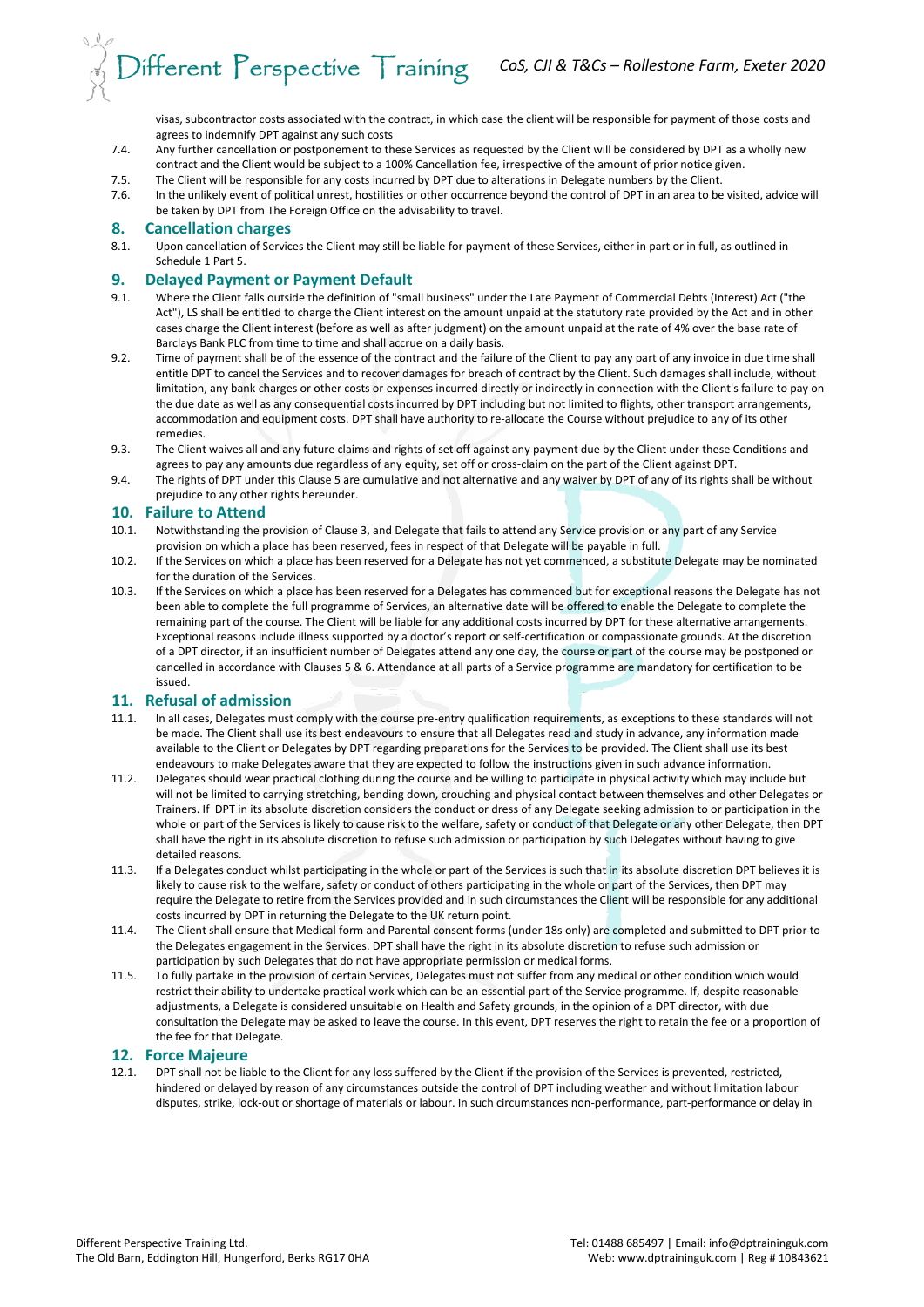performance of the obligations of DPT shall not entitle the Client to claim damages of any kind whether direct, indirect or consequential.

#### **13. Limitation of liability**

- 13.1. In arranging for any part of the Services to be delivered by a third party DPT acts as the agent of the Client and no liability to any third party or to the Client of any kind whatsoever shall attach to DPT in connection with or arising from the arrangements between the Client and the third party. The Client shall indemnify DPT against any claim made by such third party.
- 13.2. In respect of Services provided by a third party under the Conditions DPT shall, at the request of the Client, give reasonable assistance to the Client to pursue any claim against such third party, save that DPT shall not be obliged to pursue any third party if this involves legal or other professional expenses, court or arbitration proceedings, unless the Client agrees to fully and effectively indemnify DPT against all costs and expenses in respect thereof including the cost of involvement of DPT staff in connection with pursuing a claim.
- 13.3. Except in respect of death or personal injury caused by the negligence of DPT the Liability of DPT to the Client for any consequential (whether direct or indirect) loss or damage, costs, expenses or other claims for consequential compensation whatsoever (and whether caused by the negligence of DPT, its employees or agents or otherwise) which arises out of or in connection with the provision of Services, shall be limited to the amount that DPT has charged for the part of the Services in relation to the particular event giving rise to the liability.
- 13.4. The Client shall be responsible and shall fully indemnify DPT for any damage intentionally or negligently caused by the Client, its subcontractors, agents, guests or the Delegates to any property of DPT or venue being used by the Client. Should any such damage occur DPT will specify, in writing, the damage and cost of repairs and the Client shall, within 7 days of the date of DPT's letter, pay to DPT the sum required to rectify the damage caused.
- 13.5. If the Client or a Delegate is not satisfied with the Services provided by DPT, such dissatisfaction must be communicated without delay in writing to DPT's place of business or if this is not practical to the employee or third party appointed by DPT to provide the Services and DPT will take all steps reasonable in the circumstances to remedy the situation. If provision of the Services has been completed complaints must be communicated to DPT in writing to DPT's place of business within 14 days of completion of the Services.

#### **14. Property of DPT**

14.1. Any equipment, goods or training materials supplied by DPT remain the property of DPT, apart from free issue course notes and other such material, which will be clearly identified. All such material is copyright and no copying or publishing of any part of it is permitted without the written permission of DPT. DPT Intellectual Property will remain the sole property of DPT and will not pass to the Client or Delegates.

#### **15. Insurance**

15.1. DPT carries public liability insurance to a limit of £5,000,000.00 for any one incident. All property provided by and used by DPT during the provision of Services is insured against accidental (but not deliberate) damage. The Client is required to insure any equipment provided for In-house service provision against accidental or deliberate damage.

#### **16. Amendment**

- 16.1. No relaxation or indulgence, which, DPT may from time to time or at any time extend to the Client, shall in any way prejudice or act as a waiver of DPT's rights hereunder.
- 16.2. DPT reserves the right to amend these Conditions without prior notification. English Law shall govern these Conditions of Trading. Any alterations, modifications or extensions affecting the above clauses shall not be valid unless agreed by DPT and acknowledged in writing.

#### **17. Notices**

17.1. Any notice to be given by either party to the other under these Conditions shall be in writing addressed to that other party at its principal place of business or registered office or such other address as has been notified to the party giving the notice and shall be deemed to be duly served on the day after being posted if being sent by first class pre-paid post or on the day received by means of email in permanent written form.

#### **18. General, Data, Imagery & Testimonials**

- 18.1. If any provision of these Conditions is held by any competent authority to be invalid or unenforceable in whole or in part the validity of the other provisions of these Conditions and the remainder of the provisions in question shall not be affected thereby.
- 18.2. DPT is registered with the Information Commissioners Office (reg# ZA288540) as a Data User and Processor under the Data Protection Act 1984 as amended by Data Protection Act 1998 and the General Data Protection Regulation (GDPR) legislation 2018 and complies with the principles of; collection, storage, retention, destruction and access of personal data as, set out by this legislation.
- 18.3. By agreeing to these terms and conditions, the Client and Delegates consent (unless the contrary is indicated by you at point of sale) to:
	- 18.3.1. DPT staff taking photographs and or video footage of you/them during the course and that these images may be used by us for general marketing publicity and training purposes
	- 18.3.2. The use of your corporate / organisation / group name and logo by us for general marketing, publicity and training purposes
	- 18.3.3. The use of any testimonial or feedback provided by you relating to the course for general marketing, publicity and training purposes including the nature of the course we have delivered to you

#### **19. Law**

19.1. These Conditions shall be governed by and interpreted in accordance with English law and the parties hereby submit to the exclusive jurisdiction of the English Courts.